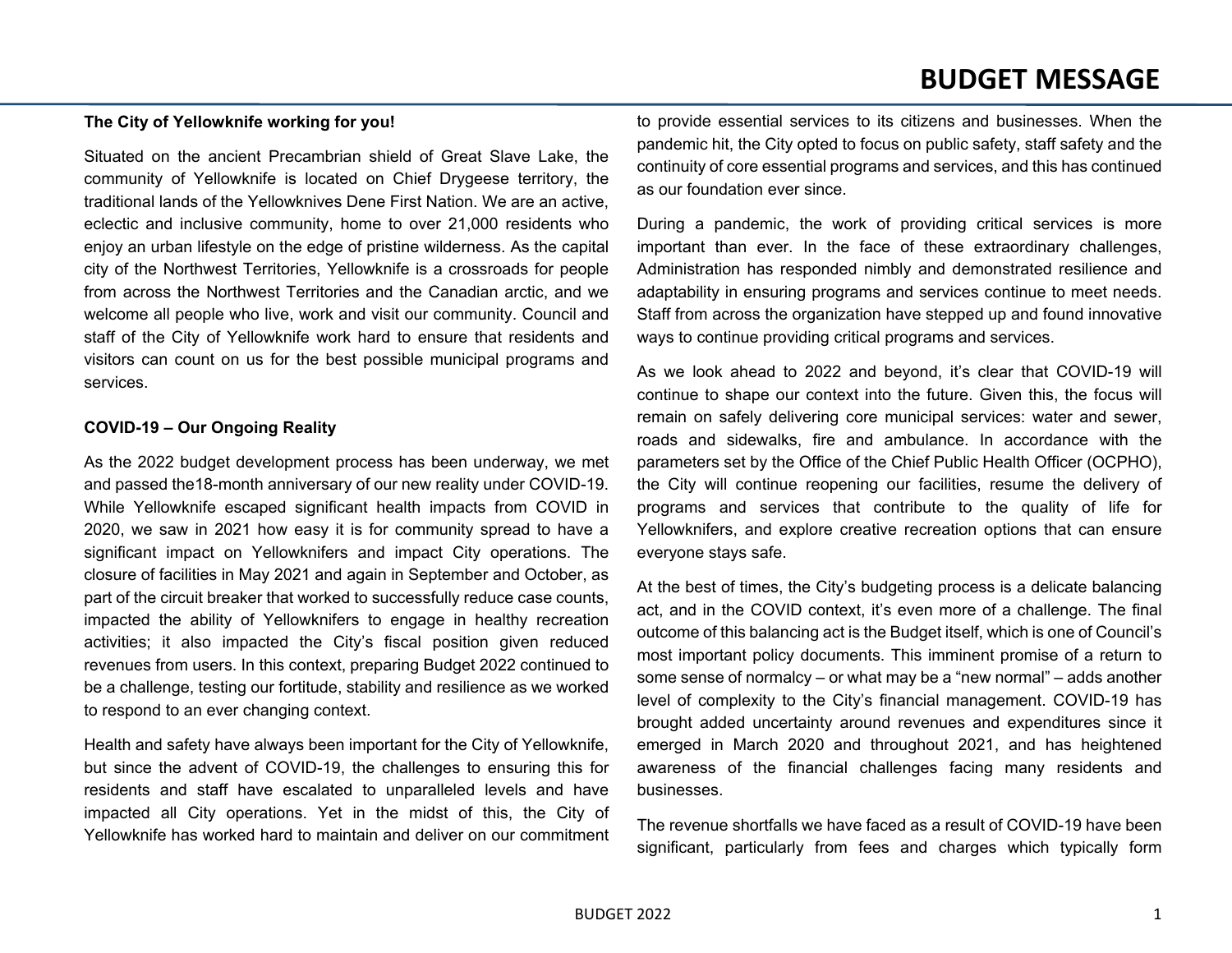approximately one third of our incoming resources. While the City has begun to see the magnitude of the lost revenues, it is not possible to predict the length and depth of these revenue losses into the future. Budget 2022 reflects this through conservative revenue projections and limited expenditures where feasible, recognising that the resources needed to deliver municipal programs and services in this context are not static. We continue to be fiscally prudent and to balance affordability with the pressure to ensure stable program and service delivery.

### **Council Sets the Direction**

The annual budget cycle continues to respond to Council's Goals and Objectives, and is based on a foundation of our legislative responsibilities and core business. Council's big picture direction forms and shapes the policy direction which flows into corporate planning and resource allocation which in turn informs the budget. Budget recommendations were also guided by the Goals and Objectives that Council established for their 2019-2022 term:

- Growing and diversifying our economy
- Delivering efficient and accountable government
- Ensuring a high quality of life for all, including future generations
- Driving strategic land development and growth opportunities

Budget 2022 incorporates strategies to advance these goals along with plans for maintaining core services at the level that Yellowknifers expect. Under Council's direction, the City works to meet current pressures while planning the right investments, so that we can continue to ensure sustainability today, tomorrow, and the future.

### **A Balancing Act**

The City of Yellowknife's population growth may have slowed in recent years, but its infrastructure growth has not. New neighbourhoods,

facilities, roads, parks, and trails have been developed over the past decade, and they contribute positively to the fabric of life in Yellowknife. However, they also contribute to increasing maintenance and replacement costs, which are also facing upwards pressure from older, aging assets.

There has also been continued growth in external pressures, including those from a regulatory perspective.

- Renewal of our **water licence** in 2021 has been a complex multiyear process required to demonstrate regulatory compliance when the City draws water from local water bodies and deposits waste and waste water into the environment.
- In addition, the City takes the **health and safety** of our staff and residents very seriously, particularly in these pandemic times, and willingly implements the increasingly rigorous safe work practises; however, these add time and cost to many routine activities.
- The **Giant Mine Remediation** project promises to contribute to the City's economy and will benefit area residents in the long run, but for the foreseeable future, it will also consume considerable City resources as staff work to ensure that the project's progress is consistent with the best interests of our citizens and businesses.
- In addition to regulatory requirements, there are also ongoing citizen concerns with **social issues**, heightened in these times of physical distancing, particularly in the downtown core. While these are not within the City's municipal government mandate, their impact requires the City to collaborate on solutions.

Counterbalancing all these growth pressures is the reality that development continues to be slow and the annual increase in the City's total taxable assessment is expected to be only 0.51%, resulting in minimal natural growth in taxation revenue in 2022. So while the City strives to respond to emerging growth and pressure, without an increased

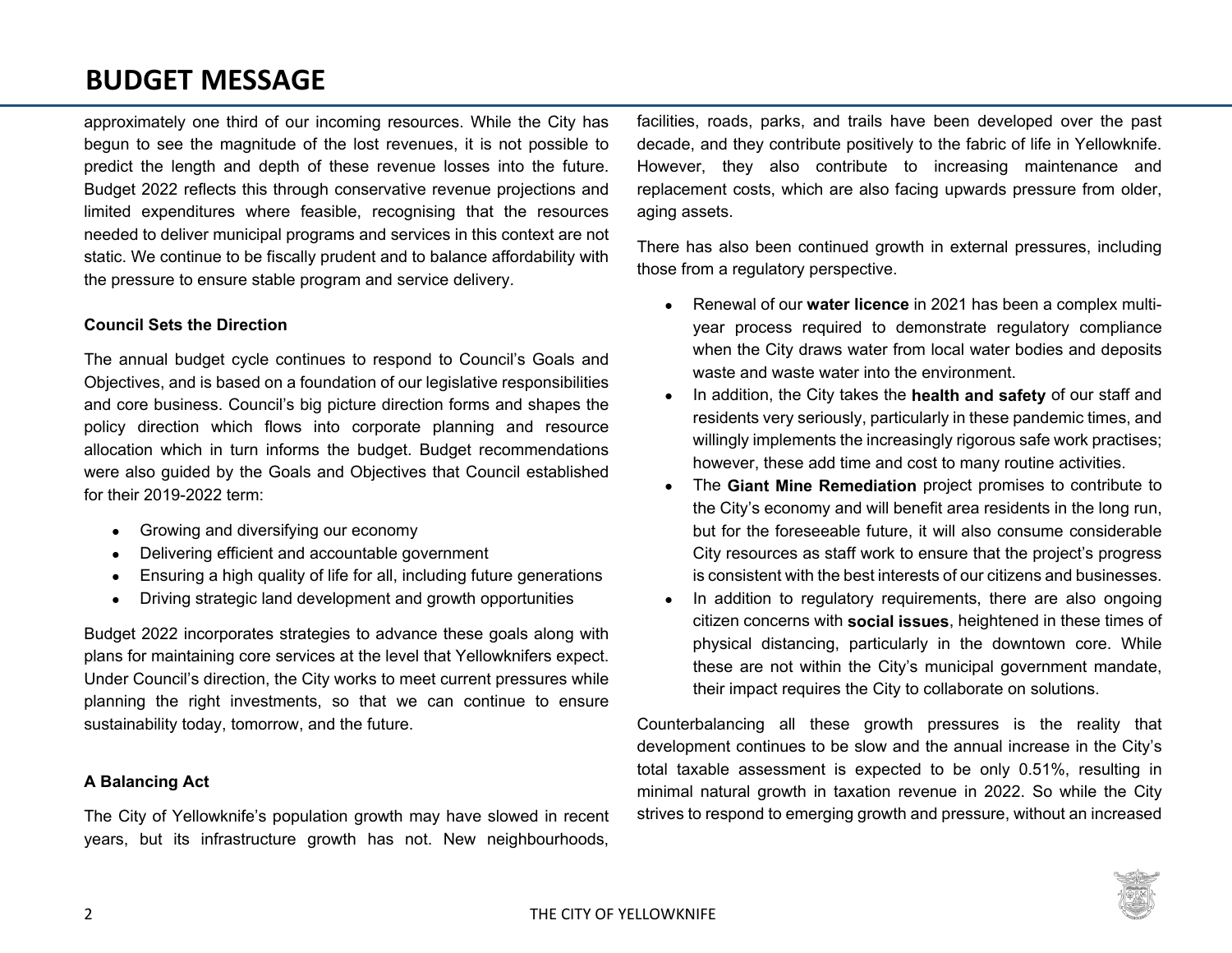assessment base even minor cost increases can translate more directly to a property tax increase.

The challenge is amplified by the ongoing municipal funding gap. In 2014, the Government of the Northwest Territories identified and acknowledged that community governments were underfunded by a total of \$40 million annually - \$11 million of this earmarked for the City of Yellowknife. Inadequate core funding significantly reduces the City's ability to deliver services, and build and maintain infrastructure. The GNWT has worked to reduce this gap – with an ongoing increase of \$855,000 for Community Public Infrastructure (CPI) funding annually, and one time top-ups in 2021-22 through CPI and the Canada Community-Building Fund - and for that we are grateful, but the ongoing underfunding impacts us every year. The City continues to pressure the GNWT to consider its fiscal allocations to better support strong communities and a diversified economy, and to develop a plan in writing to close this funding gap.

### **Working to Sustain Our Good Quality of Life**

Reliable, safe, and cost-effective provision of essential services remains the City's core priority. These responsibilities also encompass seeking more efficient ways to provide services, and proactively identifying new opportunities to improve how the community's infrastructure is acquired and maintained, and deliver more of what citizens expect.

**Operational and Maintenance** investments in 2022 focus on essentials including:

- Development of a **Succession Plan** to ensure key functions at the City continue uninterrupted as the nature of work changes with COVID;
- Funds to advance the City's **Reconciliation** Action Plan
- A one-time investment needed to run the **2022 Civic Election**;
- An investment in ensuring **accessible transit**

**Staffing** to ensure service standards continues to be a challenge. Program and service levels that Yellowknifers have come to expect happen because of the dedication of our hardworking employees. After deliberately proposing no new positions in Budget 2021, the impact has been felt on service levels in core program and service functions. As a result, Administration is proposing some position growth in 2022 to respond to increased service demand for core services.

Infrastructure investment in 2022 continues to focus on core and essential infrastructure, as well as the completion of carry over projects, as we prepare for the implementation of some significant multi-million dollar projects.

Top of mind for 2021 is advancing the proposed **Aquatic Centre**. As the draft Budget 2022 goes to print, the City is preparing for the referendum in which Yellowknife voters will decide if they authorize the City to borrow up to \$10,001,000 for this project. In early 2021, Council approved the Design Plan which incorporates two pool basins, an amusement-style water slide, splash pad, hot tub, lazy river and other features. Subsequently, Administration confirmed through the City's procurement process the successful proponent to undertake the Design Build process for \$67.7 million, pending voter approval to borrow the outstanding amount. For planning purposes, Budget 2022 includes the funds required to proceed with the Aquatic Centre.

The City is preparing for the replacement of the current **submarine water intake line** which reaches from the mouth of the Yellowknife River to the water treatment plant on the shore below Tin Can Hill. In 2019, the City was successful in securing \$25.8 million in federal funding towards the project – 75% of the total cost - and staff continue to seek external support for the remaining \$8.6 million of the anticipated cost. In the meantime, 2022 will see ongoing design and preparation for this critical piece of infrastructure that ensures safe drinking water for area residents.